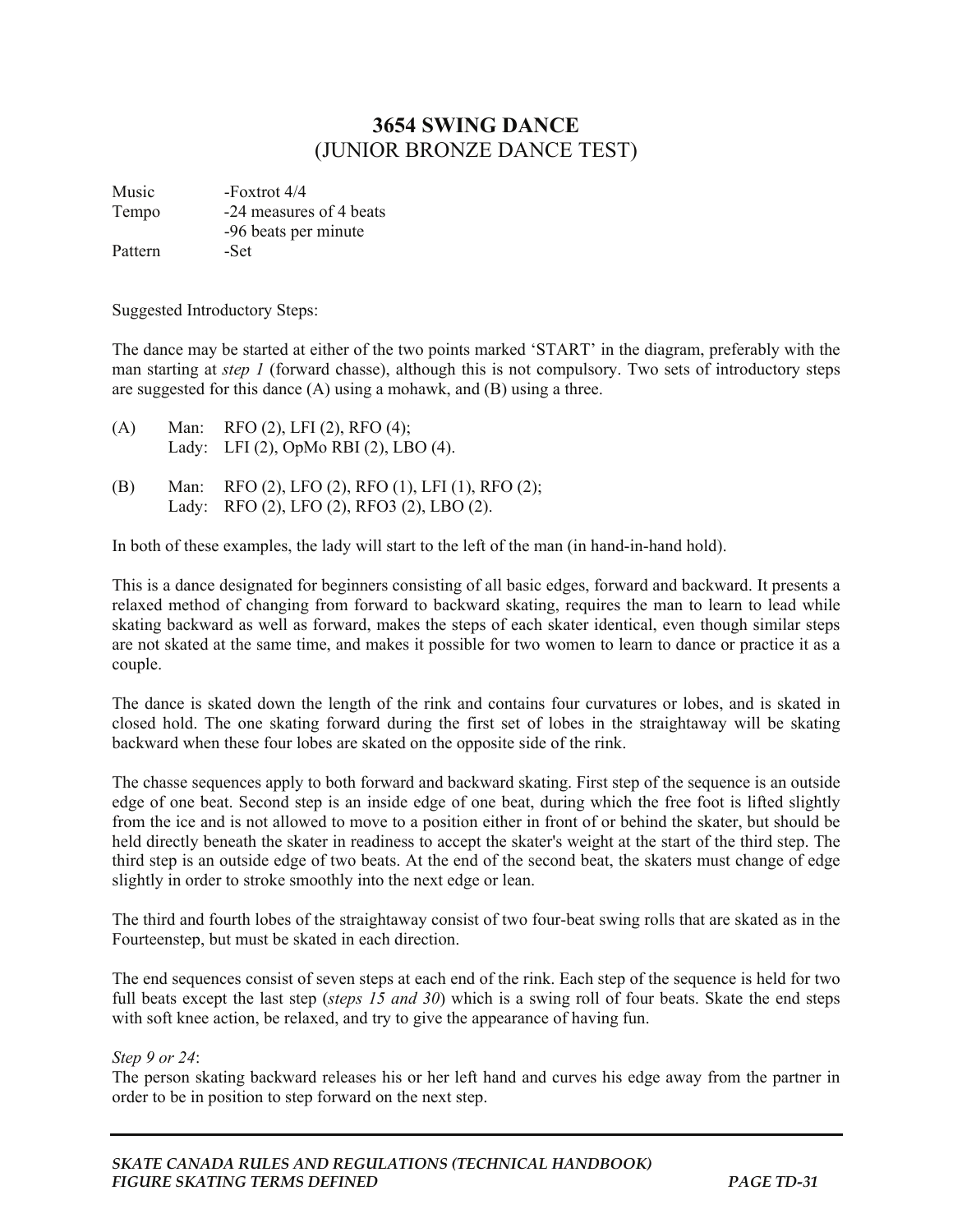## *(3654 Swing Dance continued)*

*Step 10 or 25*:

Both skate forward. Skater to the left is the one who has just stepped from backward to forward. Hold nearest hand, but do not crowd each other.

*Step 11 or 26*: Both still skate forward. Skater to right skates slightly faster than his partner.

*Step 12 or 27*:

Both still skate forward. Skater to the right should now be slightly in advance of skater to left, and should be ready to skate a RFI open mohawk. At the same time, the skater to the left has the option of either skating a LFO, RFI progressive or a LFO, RFI slide chasse, in which case the free foot slides off the ice in front of the skater to match the partner's back extension.

Forward inside open mohawk is required. The balance and control must be good, and the execution pleasing to watch.

*Step 13 or 28*: The person to the right skates a RFI mohawk and finishes the mohawk in front of the partner.

*Step 14 or 29*: Skater who did the mohawk is now skating backward directly in front of the partner.

*Step 15 or 30*:

Change curvature and skate four beat swing roll in closed position.

The dance positions are closed hold when skating the lengths of the rink and hand-in-hand position at end sequences to allow both skaters to skate forward on *steps 10, 11, 12* or *25, 26, 27*. Separate by at least twenty-four inches (24") and hold arms relaxed. Appearance of arms during end sequences up to *step 14 or 29* is left to discretion of skaters. Assume closed position in time for *step 15 or 30*.

Inventor -Hubert Sprott First Performed -Unknown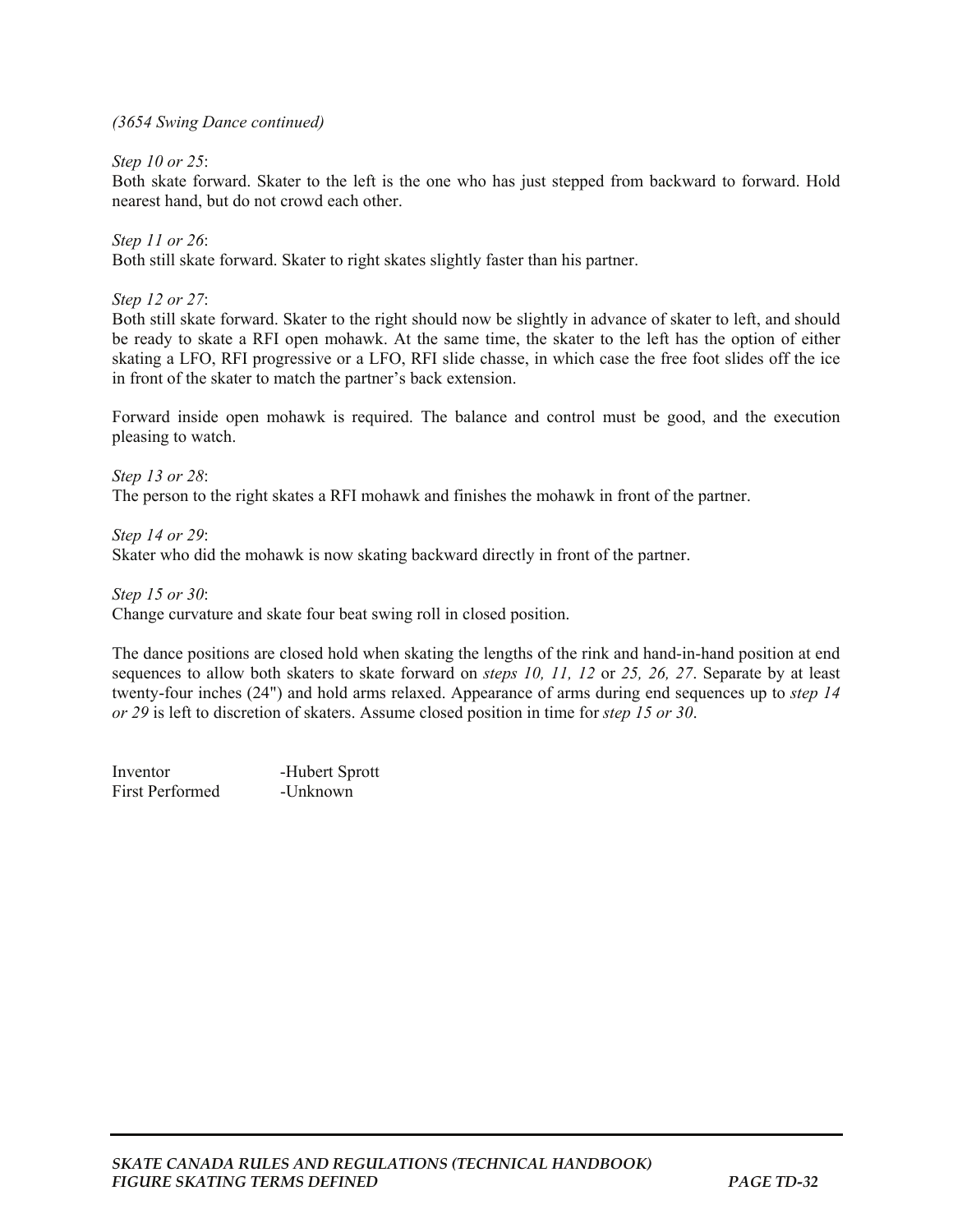## **3654 SWING DANCE**

| Hold         | Step No.       | <b>Man's Step</b> | Number of      | <b>Lady's Step</b> |
|--------------|----------------|-------------------|----------------|--------------------|
|              |                |                   | beats of       |                    |
|              |                |                   | <b>Music</b>   |                    |
| Closed       | 1              | <b>LFO</b>        | 1              | <b>RBO</b>         |
|              | $\overline{2}$ | RFI-Ch            | $\mathbf{1}$   | LBI-Ch             |
|              | 3              | <b>LFO</b>        | $\overline{2}$ | <b>RBO</b>         |
|              | $\overline{4}$ | <b>RFO</b>        | 1              | <b>LBO</b>         |
|              | 5              | LFI-Ch            | 1              | RBI-Ch             |
|              | 6              | <b>RFO</b>        | $\overline{2}$ | <b>LBO</b>         |
|              | $\overline{7}$ | LFO-SwR           | $\overline{4}$ | <b>RBO-SwR</b>     |
|              | 8              | RFO- SwR          | $\overline{4}$ | LBO-SwR            |
| Hand-in-hand | 9              | <b>LFO</b>        | $\overline{2}$ | <b>RBO</b>         |
|              | 10             | RFI-Pr            | $\overline{2}$ | <b>LFO</b>         |
|              | 11             | <b>LFO</b>        | $\overline{2}$ | RFI-Pr             |
|              | 12             | RFI-Pr            | $\overline{2}$ | <b>LFO</b>         |
|              |                | OpMo              |                |                    |
| Closed       | 13             | <b>LBI</b>        | $\overline{2}$ | RFI-Pr             |
|              | 14             | <b>RBO</b>        | $\overline{2}$ | <b>LFO</b>         |
|              | 15             | LBO-SwR           | $\overline{4}$ | RFO-SwR            |
|              | 16             | <b>RBO</b>        | 1              | <b>LFO</b>         |
|              | 17             | LBI-Ch            | $\mathbf{1}$   | RFI-Ch             |
|              | 18             | <b>RBO</b>        | $\overline{2}$ | <b>LFO</b>         |
|              | 19             | <b>LBO</b>        | 1              | <b>RFO</b>         |
|              | 20             | RBI-Ch            | 1              | LFI-Ch             |
|              | 21             | <b>LBO</b>        | $\overline{2}$ | <b>RFO</b>         |
|              | 22             | RBO-SwR           | $\overline{4}$ | LFO-SwR            |
|              | 23             | LBO-SwR           | $\overline{4}$ | RFO-SwR            |
| Hand-in-hand | 24             | <b>RBO</b>        | $\overline{2}$ | <b>LFO</b>         |
|              | 25             | <b>LFO</b>        | $\overline{2}$ | RFI-Pr             |
|              | 26             | RFI-Pr            | $\overline{2}$ | <b>LFO</b>         |
|              | 27             | <b>LFO</b>        | $\overline{2}$ | RFI-Pr             |
|              |                |                   |                | OpMo               |
| Closed       | 28             | RFI-Pr            | $\overline{2}$ | LBI                |
|              | 29             | <b>LFO</b>        | $\overline{2}$ | <b>RBO</b>         |
|              | 30             | RFO-SwR           | $\overline{4}$ | LBO-SwR            |